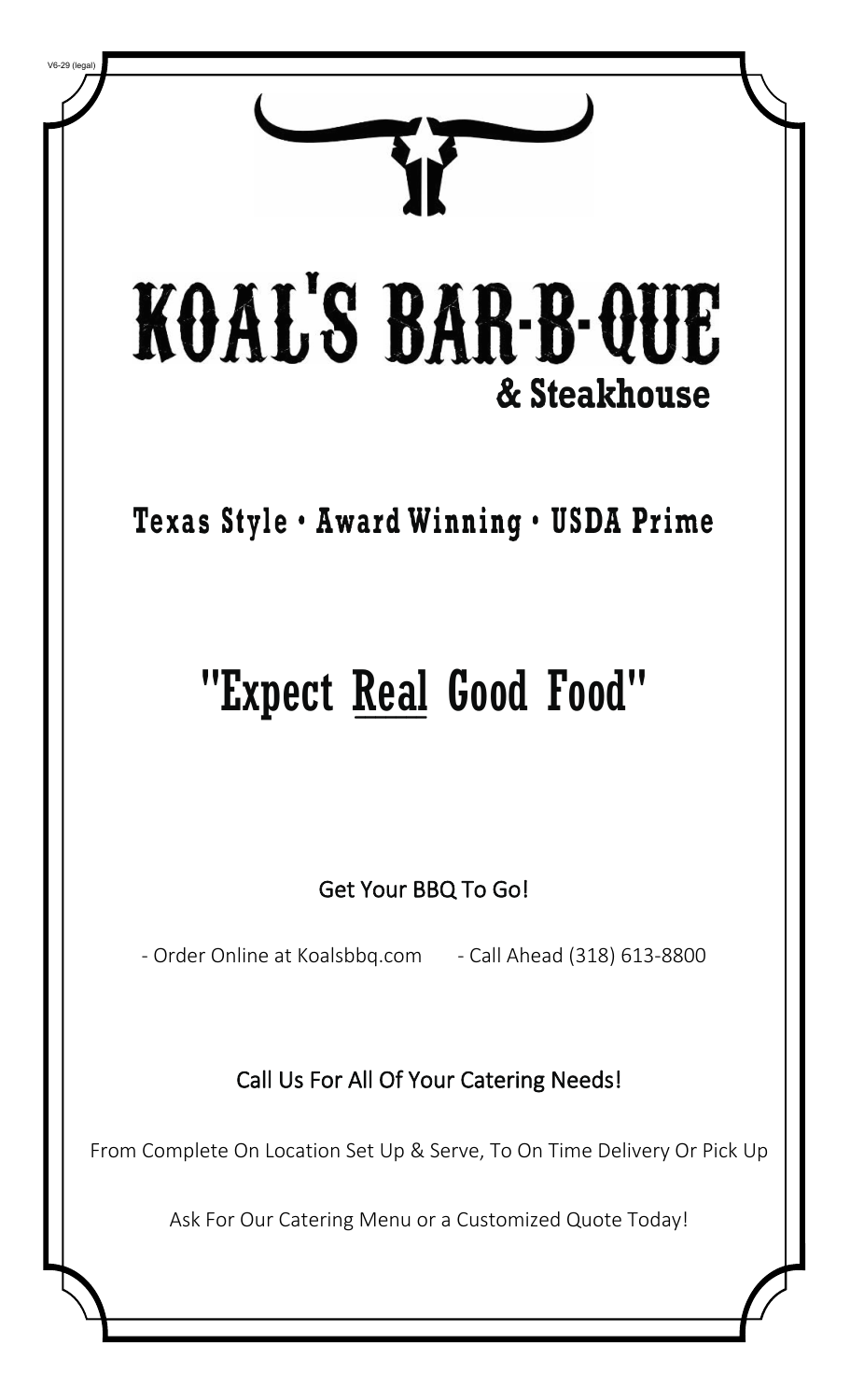# APPETIZERS

- Brisket Queso w/ Chips 10
- Brisket Cheese Fries 10

# SLIDERS

*Served on a 3" Slider Brioche Bun*

Pork (1) 4 (2) 7 (3) 10 Brisket (1) 5 (2) 9 (3) 13

# **TACOS**

*Served on a Flour Tortilla* Pork (1) 3 (2) 5 (3) 7

Brisket (1) 4 (2) 7 (3) 10

SMALL PLATES

*Includes Drink Station*

## Fried Crawfish Tails

Served w/ Queso & Chef's Dipping Sauce 14

## Koal's Creole Shrimp

Creole Cream Sauce Served Over Grilled Shrimp Topped w/ Fried Crawfish Tails & Garlic Bread 18

Crab Cake Crab, Onion, Bell Pepper & Celery Topped w/ Fried Crawfish Tails Served w/ Remoulade Sauce (1) 12 (2) 22

## Filet Medallions

Served w/ Queso & House Made Chips 22

## HOUSE SALADS

Choice of House or Caesar Salad 4

Add Grilled or Blackened: Chicken 6 - Shrimp 8 - Salmon 10

# ENTREE SALADS

*Includes Drink Station*

Chef's Smokehouse Salad

#### Blue Cheese Wedge

Iceberg Lettuce Topped w/ Chopped Candied Hickory Bacon, Grape Tomatoes, Red Onion & Smoked Blue Cheese Crumbles w/ a Sweet Balsamic Glaze 16

## Smoked & Grilled Ham & Turkey, Served Over Mixed Greens w/ Cheese, Bacon Bits, Tomato, Red Onion & a

Boiled Egg. Dressing of Choice 18

### Koal's Choice Steak Salad

USDA Upper Choice Grilled Steak Served Over Mixed Greens w/ Bacon Bits, Red Onion, Tomato, Croutons. Dressing of Choice 22

Salad Dressings - Ranch, Blue Cheese, Honey Mustard, Italian, Caesar, French, 1000 Island, Balsamic Vinaigrette

# POTATOES

*Includes Drink Station*

### Loaded Baked Potato

Butter, Sour Cream, Cheese, Bacon Bits & Chives 6

Add- Prime Brisket or Pulled Pork 6

### Prime Brisket Potato Casserole

Loaded Potato Casserole Topped w/ Prime Brisket & BBQ Sauce 15

## Seafood Potato

Creamy Alfredo Sauce w/ Shrimp & Crawfish Served Atop Steakhouse Potato w/ Garlic Bread 15

# THE YOUNGINS'

## *12 & Under, Please*

8

Choose 1 Item, 1 Side & Drink Station

Chicken Tenders

Grilled Cheese

(1) BBQ Pork Slider

(1) Brisket Slider

# BEYOND THE KOALS

*Includes Drink Station*

### Blackened Salmon & Shrimp

4 oz Filet Served w/ 3 Grilled Shrimp Side of Choice & Garlic Bread 18

### Seafood Fettuccine Alfredo

Alfredo Sauce w/ Crawfish Tails & Shrimp Over a Bed of Fettuccine Pasta, Topped w/ Fresh Grated Parmesan Cheese Served w/ Garlic Bread 18

*w/ Blackened Chicken 16*

### The Koastal

1 Crab Cake, 4 Grilled Shrimp, Topped w/ Fried Crawfish & Drizzled w/ Remoulade Sauce. Served w/ House or Caesar Salad & Garlic Bread 24

CRAFT SODAS 2.5

Root Beer - Cream Soda

# DRINK STATION

# TEAS & LEMONADE 2

Peach Mango Tea - Sweet Tea Unsweet Tea - Lemonade

Perrier Sparkling Water 3 - Bottled Water 1.5 - Coffee 1.5

| FOUNTAIN DRINKS 2 |  | $\epsilon$ |
|-------------------|--|------------|
|                   |  |            |



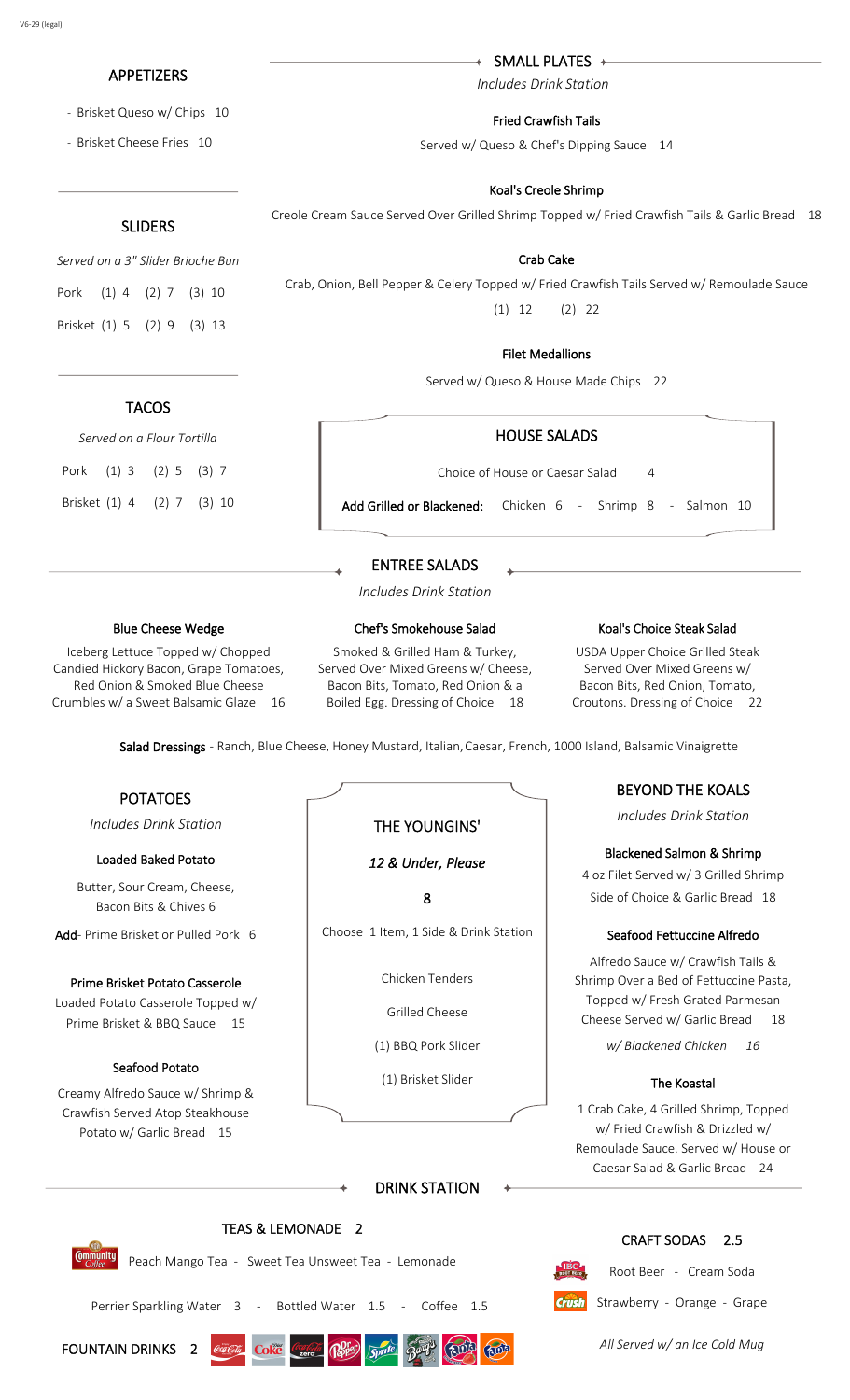# BBQ SANDWICH COMBOS

*Includes 1 Side & Drink Station*

#### USDA Prime Brisket- Chopped or Sliced

Topped w/ BBQ Sauce

King Koal 15 Regular Size 12

### Slow Smoked Pulled Pork

Topped w/ BBQ Sauce

King Koal 15 Regular Size 12

#### + BURGER COMBO +

*Includes Fries & Drink Station*

#### House Premium Ground Burger

1/3 lb House Ground Premium Black Angus Blend Served with or without Cheese, Lettuce, Onion, Tomato, Pickle, Mayo & Mustard 13

*Add Hickory Smoked Thick Cut Bacon 3*

#### SPECIALTY SANDWICH COMBOS

*Includes 1 Side & Drink Station*

#### The Hobo

Chopped Prime Brisket on Hot Pressed Gambino's French Bread 13

#### PB & J

Pulled pork, Sliced Brisket, Jalapeño Pepper Jack Cheese Sausage Topped w/ BBQ Sauce & Coleslaw 15

#### Steak Sandwich

Sliced Steak, Grilled Onions, Topped w/ Melted Mozzarella Cheese Served on Toasted Gambinos French Bread 16

#### THE CLASSICS

*Includes Drink Station*

#### Smoked Turkey

Slow Smoked Turkey Breast Served w/ Lettuce, Tomato, Mayo on Pressed Craft White Bread 12

Add Hickory Smoked Thick Cut Bacon 3

#### House Grilled Ham & Cheese

Thick Cut Ham Topped w/ American Cheese Served on Craft White Bread 12

#### **BLT**

Thick Cut Hickory Smoked Bacon, Lettuce, Tomato & Mayo on Craft White Bread 12

## FRIED SHRIMP POBOY COMBO

*Includes Fries & Drink Station* Fried Shrimp on Toasted Gambino's French Bread Served w/ Remoulade, Mayo, Lettuce & Tomato 15

*Any Sandwich Only - 2 Off Combo Price*

## BBQ PLATES

*Includes Drink Station, Gourmet Pickles, Yeast Roll & Sauce*

Regular Plates- Includes 2 Sides

Small Plates- Same Great BBQ Served in Smaller Portions w/ 1 Side

USDA Prime Sliced Brisket

Slow Smoked Turkey

Premium Pork Sausage

Reg 16 Sm 12

Topped w/ BBQ Sauce

Reg 18 Sm 14

Slow Smoked Pulled Pork

Reg 16 Sm 12

## Slow Smoked Fall Off the Bone Ribs *Includes 2 Sides & Drink Station*

Original BBQ or Sweet Thai Chili 18

BBQ Smoked Chicken *Includes 2 Sides & Drink Station* Jumbo Leg Quarter 14

Sliced Smoked or Jalapeño Pepper Jack

Cheese, Topped w/ BBQ Sauce

*Upgrade to a Premium Side 1 - Craft Soda w/ an Ice Cold Mug 1.5*

#### **STEAKS**

Our Steak Selections are Hand Cut USDA Upper Choice Black Angus

*Served w/ Loaded Baked Potato & 1 Side of Choice*

Add to Any Steak - Grilled Shrimp (4) 5

9 oz Hand Cut Choice Filet Mignon 38 - 14 oz Hand Cut Choice Ribeye 35

12 oz Hand Cut Sirloin 24 - Surf & Turf - Petite 5 oz Filet w/ 4 Grilled Shrimp 28

Rare

Center

STEAK TEMP GUIDE

Cool Red Medium Rare Warm Red Center

Warm Brown Pink Center

Well Done Hot Brown Center No Pink

THE DESSERTS 4

#### Chantilly Cream Cheese Cake

w/ Raspberry, Strawberry or Chocolate Topping & Whipped Cream 9

#### Chocolate Mousse Cake

1 Slice w/ Chocolate Tuile & Whipped Cream 9

Chocolate Chip or Peanut Butter 1.5 ea

Cookies

w/ Candied Pecans, Rum Sauce, White Chocolate Sauce, Caramel Drizzle & Whipped Cream 8

Koal's Bread Pudding

THE PIT ROOM

#### Koal's Klassic Sampler 30

Prime Brisket - 2 Ribs - Pulled Pork Sliced Turkey - Jalapeno Pepperjack Sausage Regular Sausage - 1 Chicken Leg Quarter - 1 Yeast Roll

> Feeds 1 - 2 *No Modifications, Please*

## Reg 15 Sm 12 **ADD ONS**

## *w/ Any Meal Purchase*

| Ribs(2)        | 7 Pork Sausage 1/2 Link 4                |                |
|----------------|------------------------------------------|----------------|
| 1/4 LB Brisket | 6 Smoked Turkey                          | 4              |
|                | 1/4 LB Pulled Pork 4 Chicken Leg Quarter | $\overline{4}$ |

Brisket Mac Potato Casserole House or Caeser Salad

# THE SIDES 3 PREMIUM SIDES

Potato Salad Steakhouse Fries Cowboy Beans Mac-N-Cheese Green Beans Dirty Rice Fried Okra

LOADED BAKED POTATO Butter, Sour Cream, Cheese

5 4 4

Bacon Bits & Chives 6

### KOAL'S PLATE 22

6 oz Sirloin Steak, 2 Ribs, Potato Casserole & Choice of House or Caeser Salad

*Add Grilled Shrimp (4) 5*

Coleslaw

Medium Warm Pink Center Medium Well